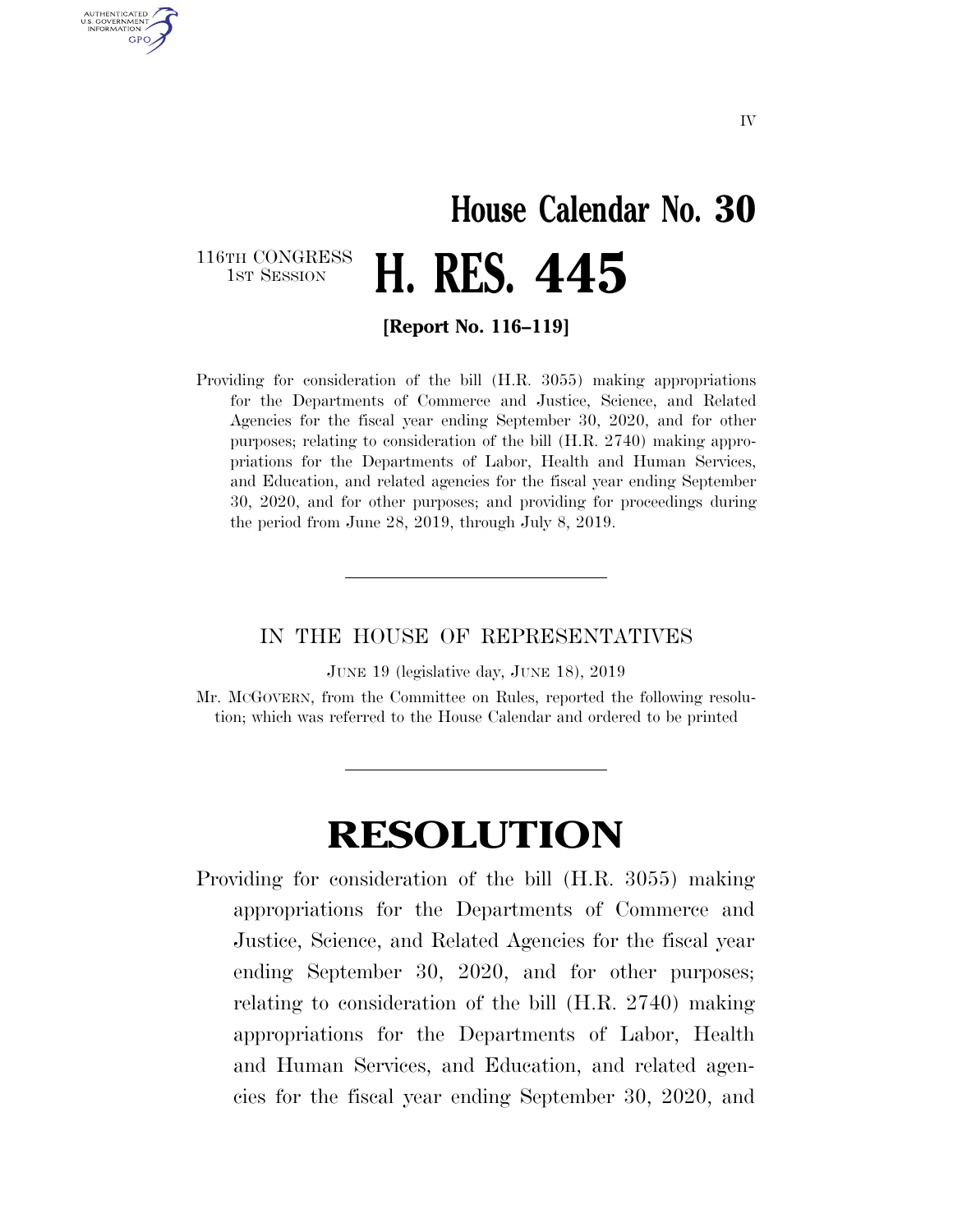for other purposes; and providing for proceedings during the period from June 28, 2019, through July 8, 2019.

•**HRES 445 RH**  *Resolved,* That at any time after adoption of this reso- lution the Speaker may, pursuant to clause 2(b) of rule XVIII, declare the House resolved into the Committee of the Whole House on the state of the Union for consider- ation of the bill (H.R. 3055) making appropriations for the Departments of Commerce and Justice, Science, and Related Agencies for the fiscal year ending September 30, 2020, and for other purposes. The first reading of the bill shall be dispensed with. All points of order against consid- eration of the bill are waived. General debate shall be con- fined to the bill and shall not exceed one hour equally di- vided and controlled by the chair and ranking minority member of the Committee on Appropriations. After gen- eral debate the bill shall be considered for amendment under the five-minute rule. An amendment in the nature of a substitute consisting of the text of Rules Committee Print 116-18, modified by the amendment printed in part A of the report of the Committee on Rules accompanying this resolution, shall be considered as adopted in the House and in the Committee of the Whole. The bill, as amended, shall be considered as the original bill for the purpose of further amendment under the five-minute rule and shall be considered as read. Points of order against provisions in the bill, as amended, for failure to comply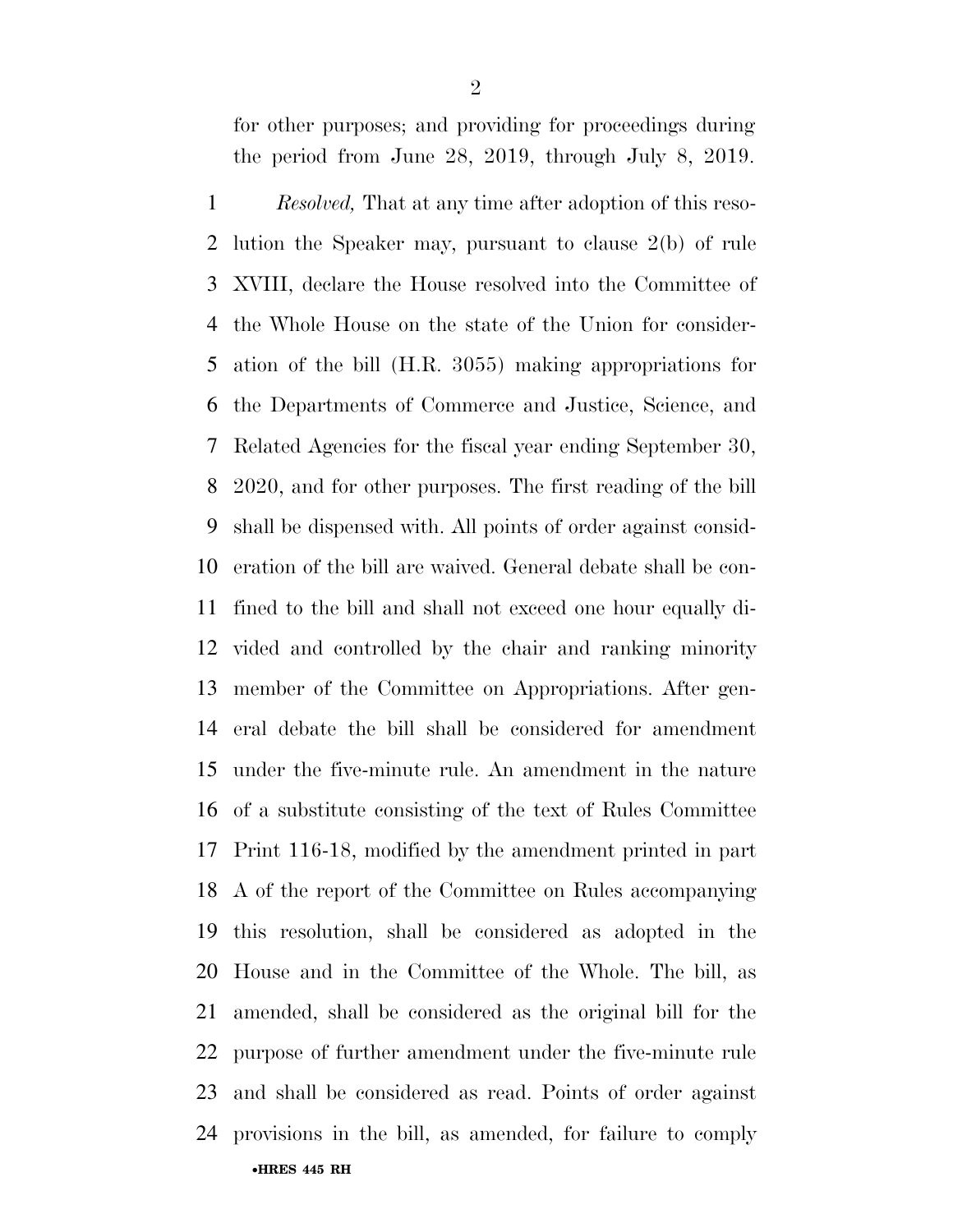with clause 2 of rule XXI are waived. Clause 2(e) of rule XXI shall not apply during consideration of the bill.

 SEC. 2. (a) No further amendment to the bill, as amended, shall be in order except those printed in part B of the report of the Committee on Rules accompanying this resolution considered pursuant to subsection (b), amendments en bloc described in section 3 of this resolu- tion, and pro forma amendments described in section 4 of this resolution.

 (b) Each further amendment printed in part B of the report of the Committee on Rules not earlier considered as part of amendments en bloc pursuant to section 3 of this resolution shall be considered only in the order printed in the report, may be offered only by a Member designated in the report, shall be considered as read, shall be debat- able for the time specified in the report equally divided and controlled by the proponent and an opponent, may be withdrawn by the proponent at any time before action thereon, shall not be subject to amendment except as pro- vided by section 4 of this resolution, and shall not be sub- ject to a demand for division of the question in the House or in the Committee of the Whole.

 (c) All points of order against further amendments printed in part B of the report of the Committee on Rules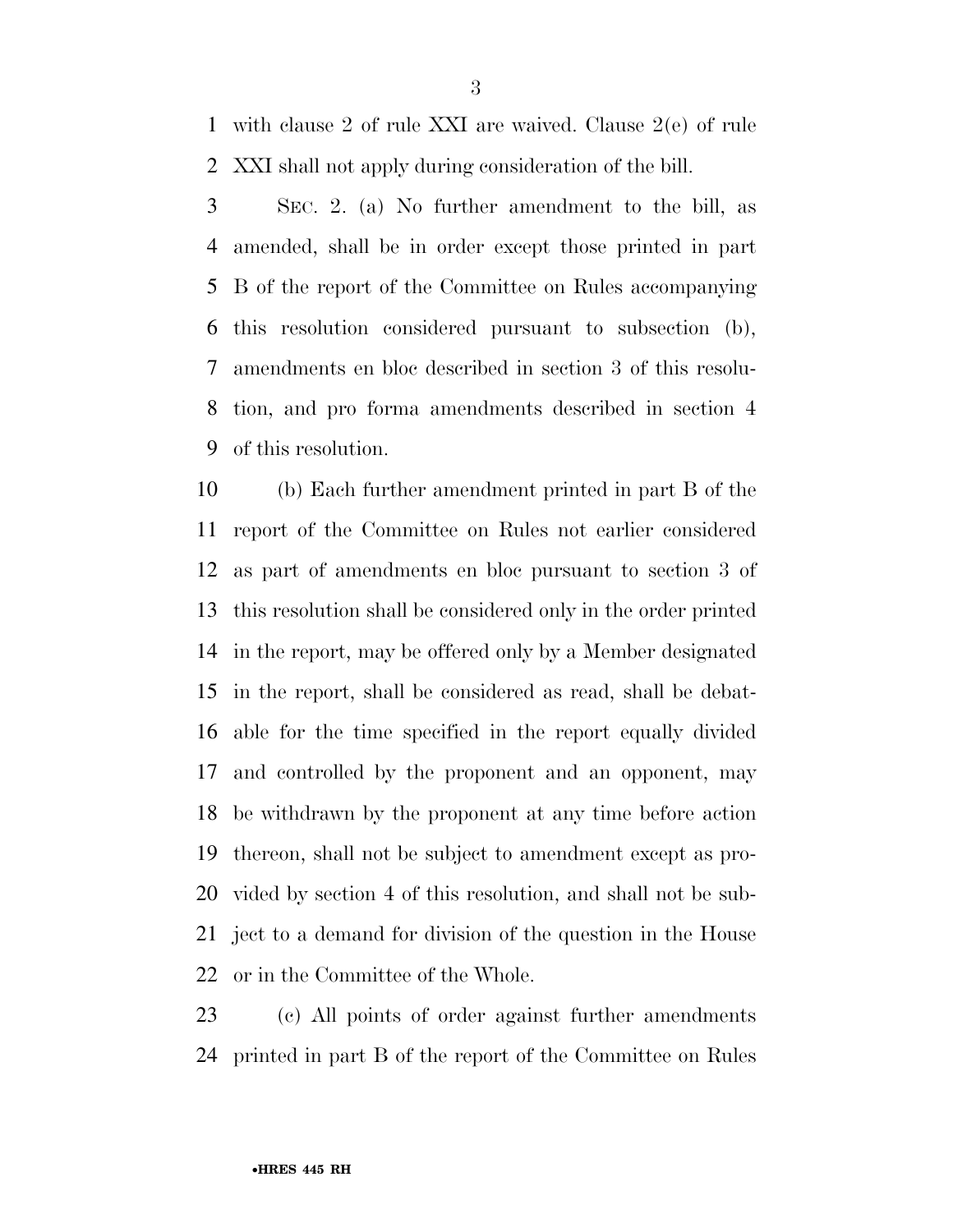or against amendments en bloc described in section 3 of this resolution are waived.

 SEC. 3. It shall be in order at any time for the chair of the Committee on Appropriations or her designee to offer amendments en bloc consisting of further amend- ments printed in part B of the report of the Committee on Rules accompanying this resolution not earlier disposed of. Amendments en bloc offered pursuant to this section shall be considered as read, shall be debatable for 20 min- utes equally divided and controlled by the chair and rank- ing minority member of the Committee on Appropriations or their respective designees, shall not be subject to amendment except as provided by section 4 of this resolu- tion, and shall not be subject to a demand for division of the question in the House or in the Committee of the Whole.

 SEC. 4. During consideration of the bill for amend- ment, the chair and ranking minority member of the Com- mittee on Appropriations or their respective designees may offer up to 15 pro forma amendments each at any point for the purpose of debate.

 SEC. 5. At the conclusion of consideration of the bill for amendment the Committee shall rise and report the bill, as amended, to the House with such further amend-ments as may have been adopted. In the case of sundry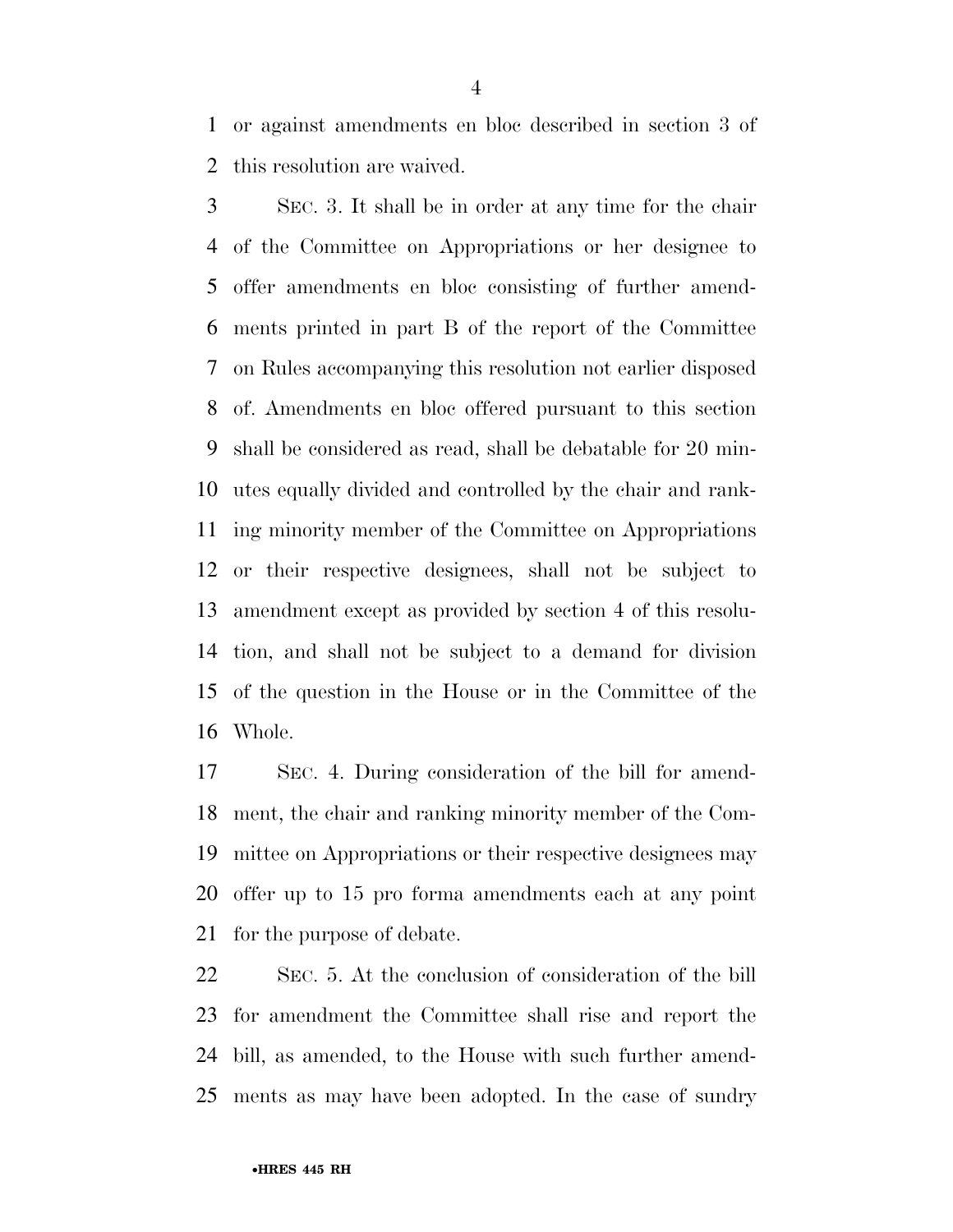further amendments reported from the Committee, the question of their adoption shall be put to the House en gros and without division of the question. The previous question shall be considered as ordered on the bill and amendments thereto to final passage without intervening motion except one motion to recommit with or without in-structions.

 SEC. 6. During consideration of H.R. 3055 in the Committee of the Whole pursuant to this resolution, it shall not be in order to consider an amendment proposing both a decrease in an appropriation designated pursuant 12 to section  $251(b)(2)(A)(ii)$  of the Balanced Budget and Emergency Deficit Control Act of 1985 and an increase in an appropriation not so designated, or vice versa.

 SEC. 7. During the further consideration of H.R. 2740—

 (a) the amendment printed in part C of the report of the Committee on Rules accompanying this resolution shall be considered as adopted in the House and in the Committee of the Whole; and

 (b) the question of the adoption of further sundry amendments reported from the Committee of the Whole shall be put to the House en gros and without division of the question.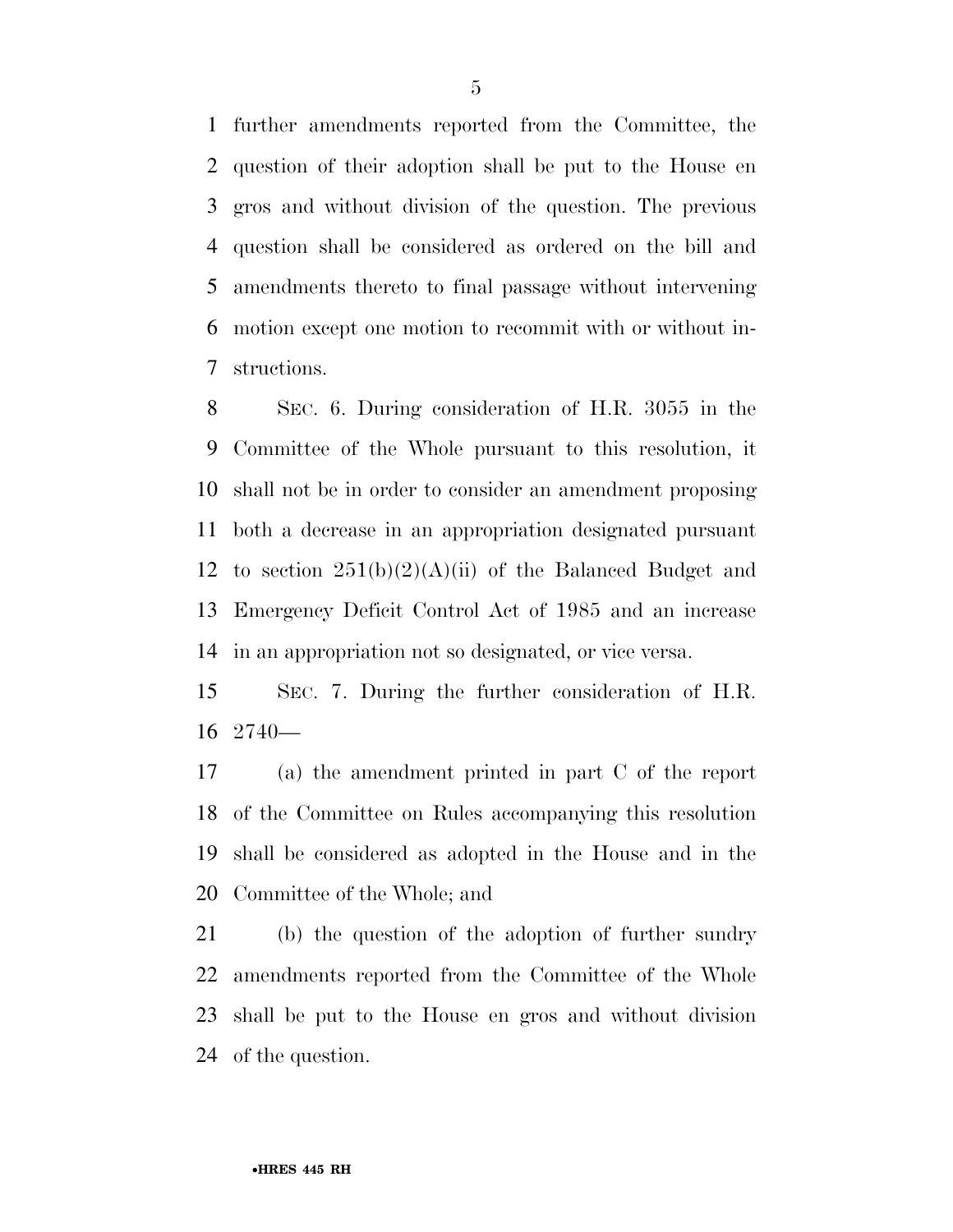SEC. 8. During consideration of H.R. 3055 or during the further consideration of H.R. 2740, the Chair may en- tertain a motion that the Committee rise only if offered by the chair of the Committee on Appropriations or her designee. The Chair may not entertain a motion to strike out the enacting words of the bill (as described in clause 9 of rule XVIII).

 SEC. 9. On any legislative day during the period from June 28, 2019, through July 8, 2019—

 (a) the Journal of the proceedings of the previous day shall be considered as approved; and

 (b) the Chair may at any time declare the House ad- journed to meet at a date and time, within the limits of clause 4, section 5, article I of the Constitution, to be an-nounced by the Chair in declaring the adjournment.

 SEC. 10. The Speaker may appoint Members to per- form the duties of the Chair for the duration of the period addressed by section 9 of this resolution as though under clause 8(a) of rule I.

 SEC. 11. Each day during the period addressed by section 9 of this resolution shall not constitute a legislative day for purposes of clause 7 of rule XV.

 SEC. 12. It shall be in order without intervention of any point of order to consider concurrent resolutions pro-viding for adjournment during the month of July, 2019.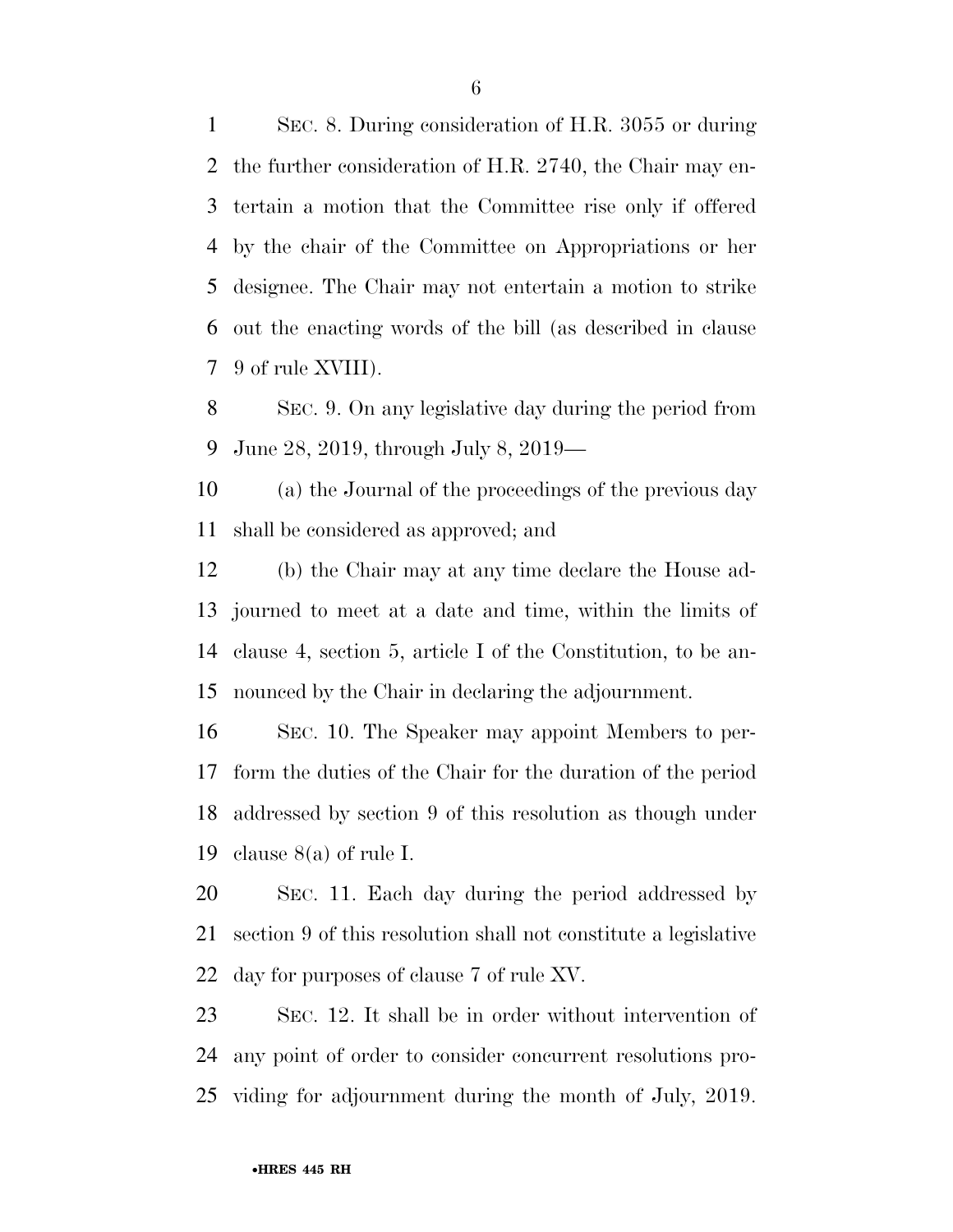SEC. 13. It shall be in order at any time on the legis- lative day of June 27, 2019, for the Speaker to entertain motions that the House suspend the rules as though under clause 1 of rule XV. The Speaker or her designee shall consult with the Minority Leader or his designee on the designation of any matter for consideration pursuant to this section.